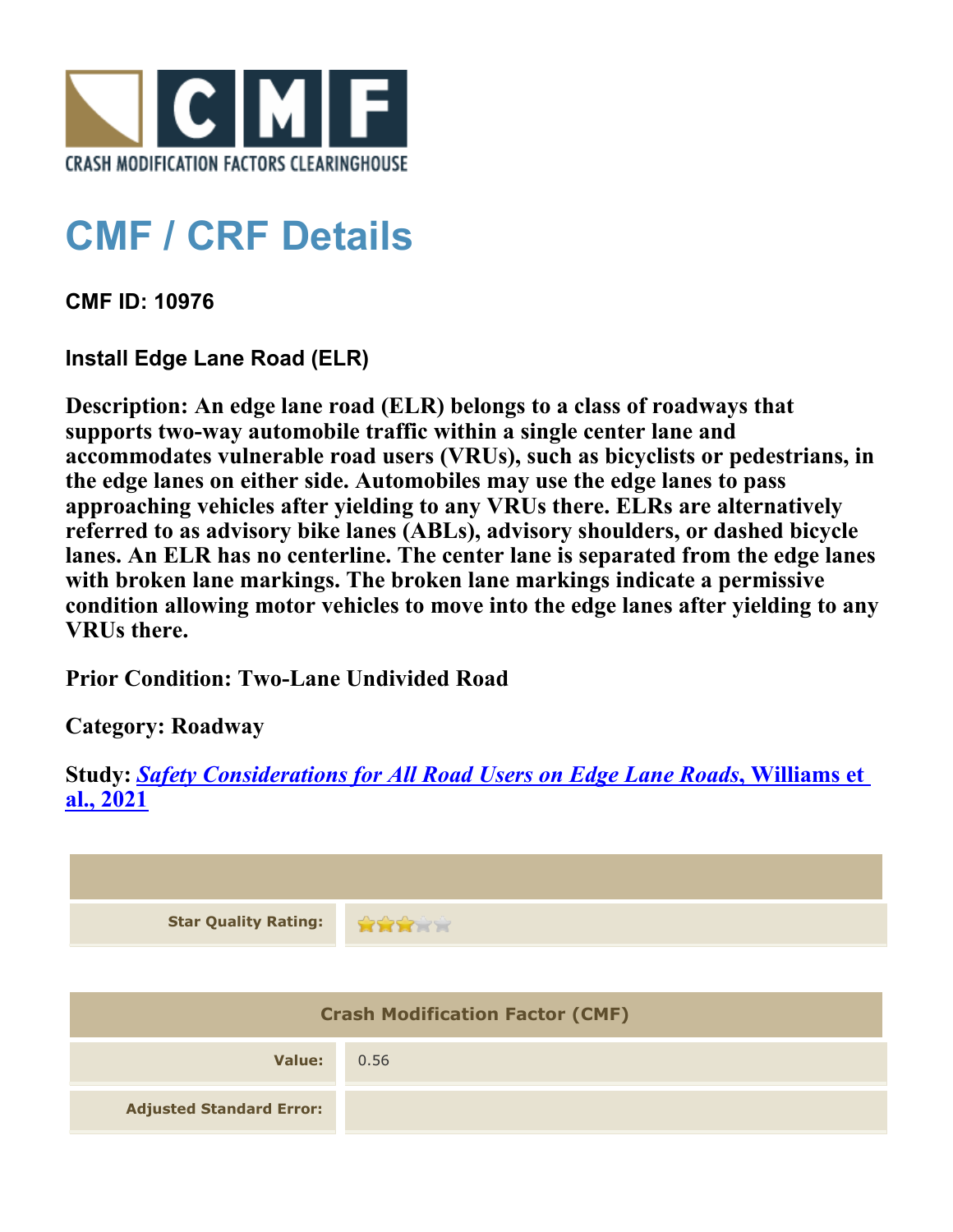| <b>Crash Reduction Factor (CRF)</b> |                                                        |  |
|-------------------------------------|--------------------------------------------------------|--|
| Value:                              | 44 (This value indicates a <b>decrease</b> in crashes) |  |
| <b>Adjusted Standard Error:</b>     |                                                        |  |
| <b>Unadjusted Standard Error:</b>   |                                                        |  |

| <b>Applicability</b>       |                                                 |
|----------------------------|-------------------------------------------------|
| <b>Crash Type:</b>         | All                                             |
| <b>Crash Severity:</b>     | All                                             |
| <b>Roadway Types:</b>      | Principal Arterial Other                        |
| <b>Number of Lanes:</b>    | $\overline{2}$                                  |
| <b>Road Division Type:</b> | Undivided                                       |
| <b>Speed Limit:</b>        |                                                 |
| <b>Area Type:</b>          | All                                             |
| <b>Traffic Volume:</b>     | 200 to 4349 Annual Average Daily Traffic (AADT) |
| <b>Time of Day:</b>        | All                                             |

## *If countermeasure is intersection-based*

| <b>Intersection Type:</b>         |
|-----------------------------------|
| <b>Intersection Geometry:</b>     |
| <b>Traffic Control:</b>           |
| <b>Major Road Traffic Volume:</b> |
| <b>Minor Road Traffic Volume:</b> |